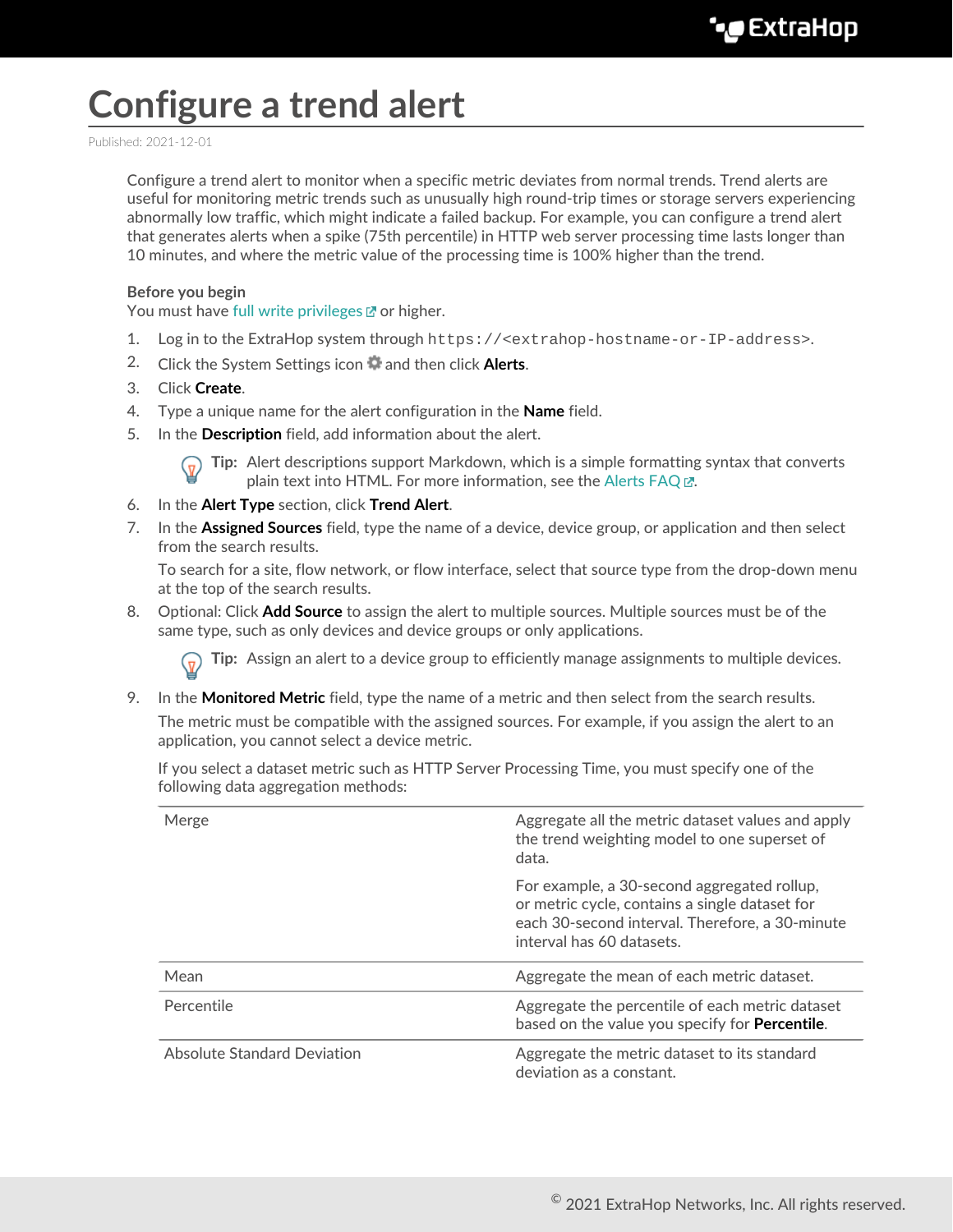Relative Standard Deviation **Aggregate the metric dataset to its standard** deviation relative to the mean.

10. Optional: To monitor the value of a metric divided by a secondary metric, click **Ratio** and then select a secondary metric.

For example, divide HTTP response errors by HTTP responses to monitor trends in the percentage of HTTP errors.

| <b>Monitored Metric</b>        |                |
|--------------------------------|----------------|
| <b>HTTP Server - Errors</b>    | ×              |
| divided by                     |                |
| <b>HTTP Server - Responses</b> | m              |
|                                | <b>Z</b> Ratio |

- 11. In the Trend Definition section, specify how the trend is calculated:
	- a) From the Trend Weighting Model drop-down list, select a model. The weighting model aggregates historical metric values to calculate a trend.

| Mean                               | Calculate a trend by averaging all metric values,<br>weighted equally.                                            |
|------------------------------------|-------------------------------------------------------------------------------------------------------------------|
| Minimum Value                      | Calculate a trend from the lowest value metrics.                                                                  |
| Median Value                       | Calculate a trend from the median historical<br>metric values.                                                    |
| Maximum Value                      | Calculate a trend from the highest value<br>metrics.                                                              |
| Percentile                         | Calculate a trend from the percentile of each<br>metric based on the value you specify for<br>Percentile Value.   |
| <b>Absolute Standard Deviation</b> | Calculate a trend by comparing the standard<br>deviation as a constant value to the current<br>trend.             |
|                                    | From the Deviation Type drop-down list, select                                                                    |
|                                    | a type:                                                                                                           |
|                                    | Sample-based<br>Population-based                                                                                  |
| <b>Relative Standard Deviation</b> | Calculate a trend by comparing the standard<br>deviation as a value relative to the mean of the<br>current trend. |
|                                    | From the <b>Deviation Type</b> drop-down list, select<br>a type:                                                  |
|                                    | Sample-based<br>Population-based<br>$\bullet$                                                                     |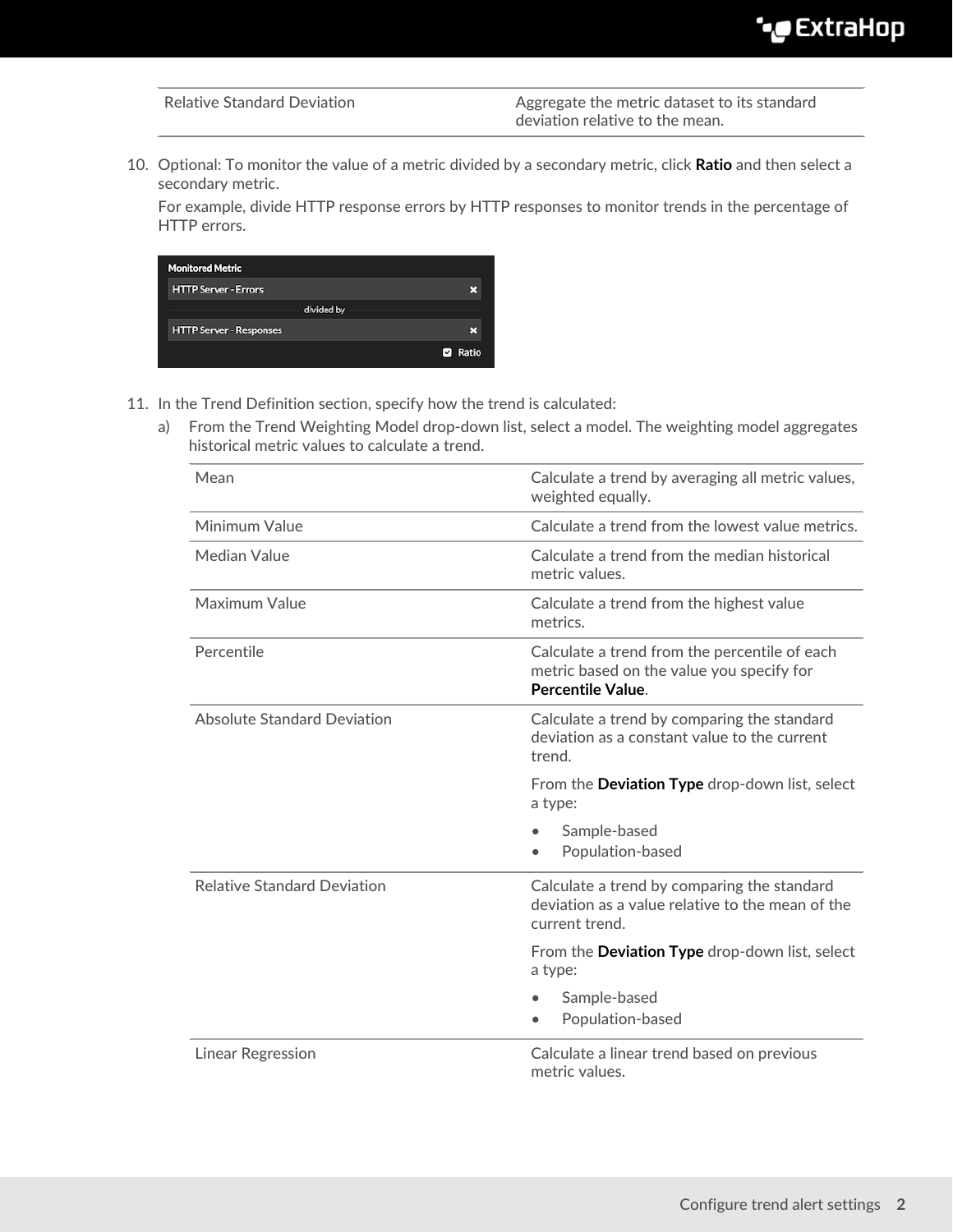## ExtraHop ہے-

| 2nd Degree Polynomial Regression | Calculate a quadratic trend by projecting a<br>curve with the following equation: $y = ax^2 + bx$<br>$+C$                                                                                                        |
|----------------------------------|------------------------------------------------------------------------------------------------------------------------------------------------------------------------------------------------------------------|
| Single Exponential Mean          | Calculates a trend by averaging weight-based<br>metric values.                                                                                                                                                   |
|                                  | In the Recent Value Weight Calculation field,<br>specify a large number to give more weight<br>to the most recent metric values or specify a<br>small number to give more weight to the oldest<br>metric values. |
| Double Exponential Mean          | Calculates a trend by averaging weight-based<br>metric values.                                                                                                                                                   |
|                                  | In the Recent Value Weight Calculation field,<br>specify a large number to give more weight<br>to the most recent metric values or specify a<br>small number to give more weight to the oldest<br>metric values. |
|                                  | Note that double exponential mean calculations<br>are more accurate for predicting the trend<br>trajectory.                                                                                                      |
| <b>Static Value</b>              | Calculate a trend based on a static metric value<br>compared to a metric calculation.                                                                                                                            |
|                                  | Specify a static value and select a metric<br>calculation:                                                                                                                                                       |
|                                  | Rate per hour<br>Rate per minute<br>$\bullet$<br>Count                                                                                                                                                           |
|                                  | This model is useful to plot constant lines for<br>SLAs.                                                                                                                                                         |
| Trimean                          | Calculate a trend based on the weighted<br>average of the 25th, 50th, and 75th percentile<br>metric values.                                                                                                      |
| <b>Time Delta</b>                | Calculate a trend by comparing current metric<br>values to historical data.                                                                                                                                      |
| <b>Winsorized Mean</b>           | Calculate a trend by retrieving metric values<br>at specified low and high percentages and<br>replacing them with the lowest and highest<br>remaining values.                                                    |
|                                  | For example, metric values above the 90th<br>percentile become the same value as the 90th,<br>and metric values below the 10th percentile<br>become the same value as the 10th.                                  |
|                                  | From the Winsorization drop-down list, select<br>a percentage pair:                                                                                                                                              |
|                                  | 5/95th Percentile<br>10/90th Percentile                                                                                                                                                                          |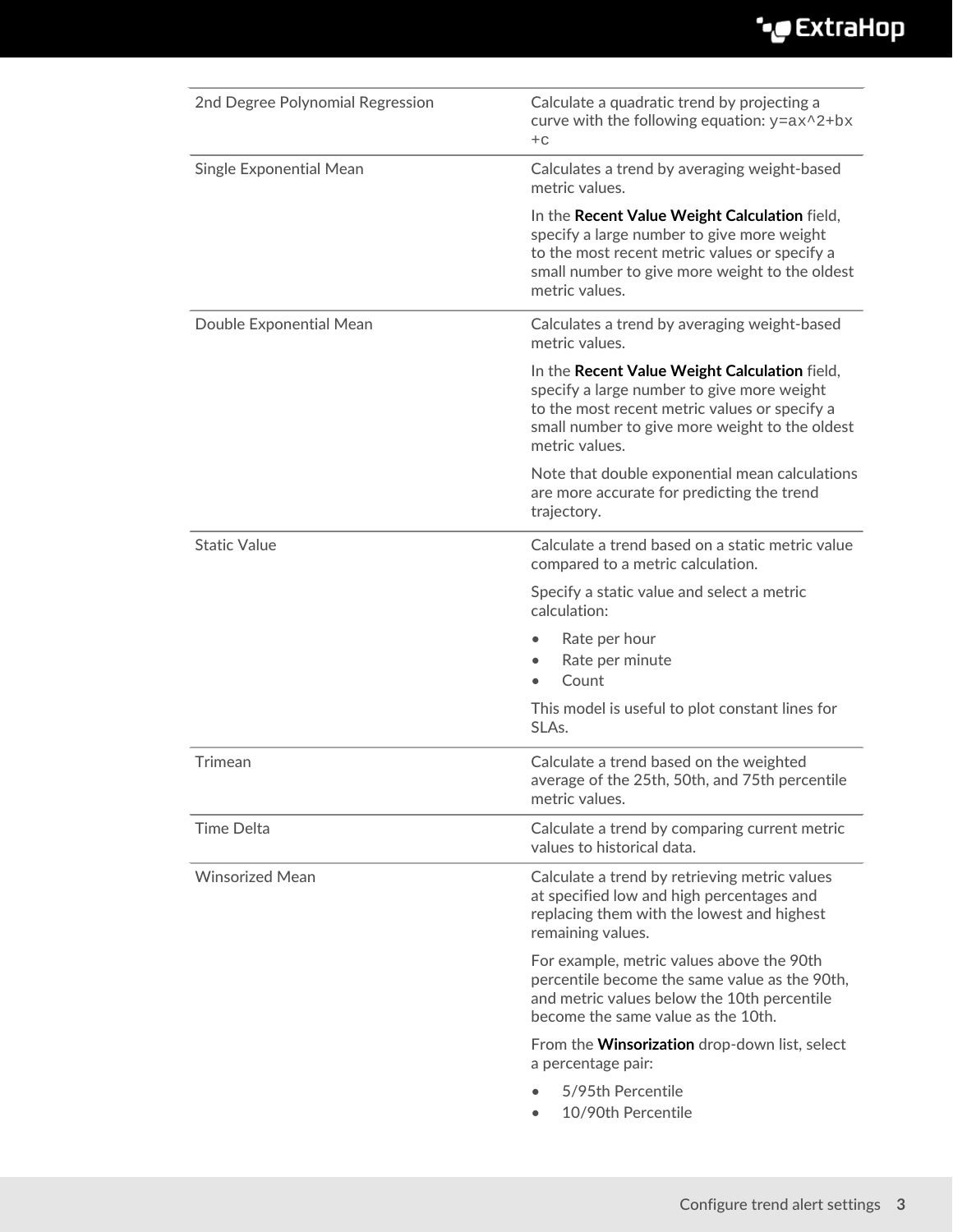- 25/75th Percentile
- b) From the **Trend Window** drop-down list, select a calculation window.

| Same Hour of Week           | Calculate a trend by comparing metrics<br>gathered from the same 1-hour window each<br>week.                                     |
|-----------------------------|----------------------------------------------------------------------------------------------------------------------------------|
| Same Hour of Day            | Calculate a trend by comparing metrics<br>gathered from the same 1-hour window each<br>day.                                      |
| Minute Rolling Average      | Calculate a trend by averaging metric values<br>gathered each minute within a specified<br>amount of time from the present time. |
| <b>Hour Rolling Average</b> | Calculate a trend by averaging metric values<br>gathered each hour within a specified amount<br>of time from the present time.   |
|                             |                                                                                                                                  |

- c) In the **Trend Lookback** field, specify the time window of historical data the ExtraHop system will review to calculate the trend. Valid lookback values are determined by the selected Trend Window.
	- Specify a value between 1-45 days if Same Hour of Day is selected.
	- Specify a value between 1-15 weeks if Same Hour of Week is selected.
	- Specify a value between 1-48 hours if Hour Rolling Average is selected.
	- Specify a value between 1-999 minutes if Minute Rolling Average is selected.
- 12. In the Alert Condition section, specify conditions for generating an alert.



- a) From the **Match All** drop-down list, select an option to generate an alert when all, any, or none of the alert conditions are met.
- b) Select a metric calculation to specify how to calculate the metric value within the time interval.

| Mean                      | Calculate the mean value of the metric.                                                                                          |
|---------------------------|----------------------------------------------------------------------------------------------------------------------------------|
| Median                    | Calculate the 50th percentile value of the<br>metric.                                                                            |
| 25th Percentile           | Calculate the 25th percentile value of the<br>metric.                                                                            |
| 75th Percentile           | Calculate the 75th percentile value of the<br>metric.                                                                            |
| <b>Standard Deviation</b> | Calculate the standard deviation compared<br>to the metric. The standard deviation is the<br>amount of variation from the trend. |